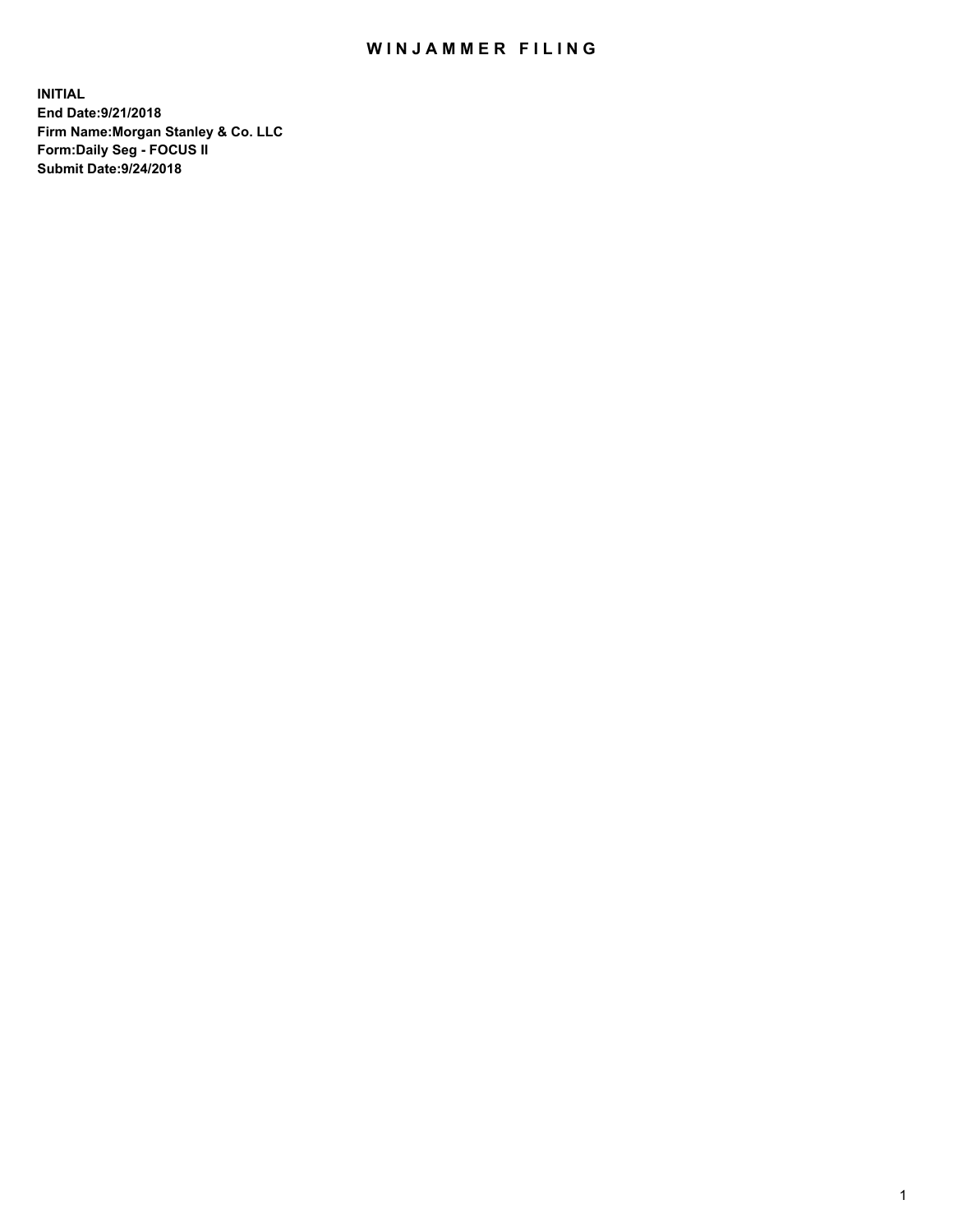**INITIAL End Date:9/21/2018 Firm Name:Morgan Stanley & Co. LLC Form:Daily Seg - FOCUS II Submit Date:9/24/2018 Daily Segregation - Cover Page**

| Name of Company                                                                                                                                                                                                                                                                                                                | Morgan Stanley & Co. LLC                               |
|--------------------------------------------------------------------------------------------------------------------------------------------------------------------------------------------------------------------------------------------------------------------------------------------------------------------------------|--------------------------------------------------------|
| <b>Contact Name</b>                                                                                                                                                                                                                                                                                                            | <b>Ikram Shah</b>                                      |
| <b>Contact Phone Number</b>                                                                                                                                                                                                                                                                                                    | 212-276-0963                                           |
| <b>Contact Email Address</b>                                                                                                                                                                                                                                                                                                   | lkram.shah@morganstanley.com                           |
| FCM's Customer Segregated Funds Residual Interest Target (choose one):<br>a. Minimum dollar amount: ; or<br>b. Minimum percentage of customer segregated funds required:% ; or<br>c. Dollar amount range between: and; or<br>d. Percentage range of customer segregated funds required between:% and%.                         | 280,000,000<br><u>0</u><br><u>0 0</u><br>0 Q           |
| FCM's Customer Secured Amount Funds Residual Interest Target (choose one):<br>a. Minimum dollar amount: ; or<br>b. Minimum percentage of customer secured funds required:%; or<br>c. Dollar amount range between: and; or<br>d. Percentage range of customer secured funds required between:% and%.                            | 140,000,000<br><u>0</u><br><u>00</u><br>0 <sub>0</sub> |
| FCM's Cleared Swaps Customer Collateral Residual Interest Target (choose one):<br>a. Minimum dollar amount: ; or<br>b. Minimum percentage of cleared swaps customer collateral required:% ; or<br>c. Dollar amount range between: and; or<br>d. Percentage range of cleared swaps customer collateral required between:% and%. | 92,000,000<br><u>0</u><br><u>00</u><br>0 <sup>0</sup>  |

Attach supporting documents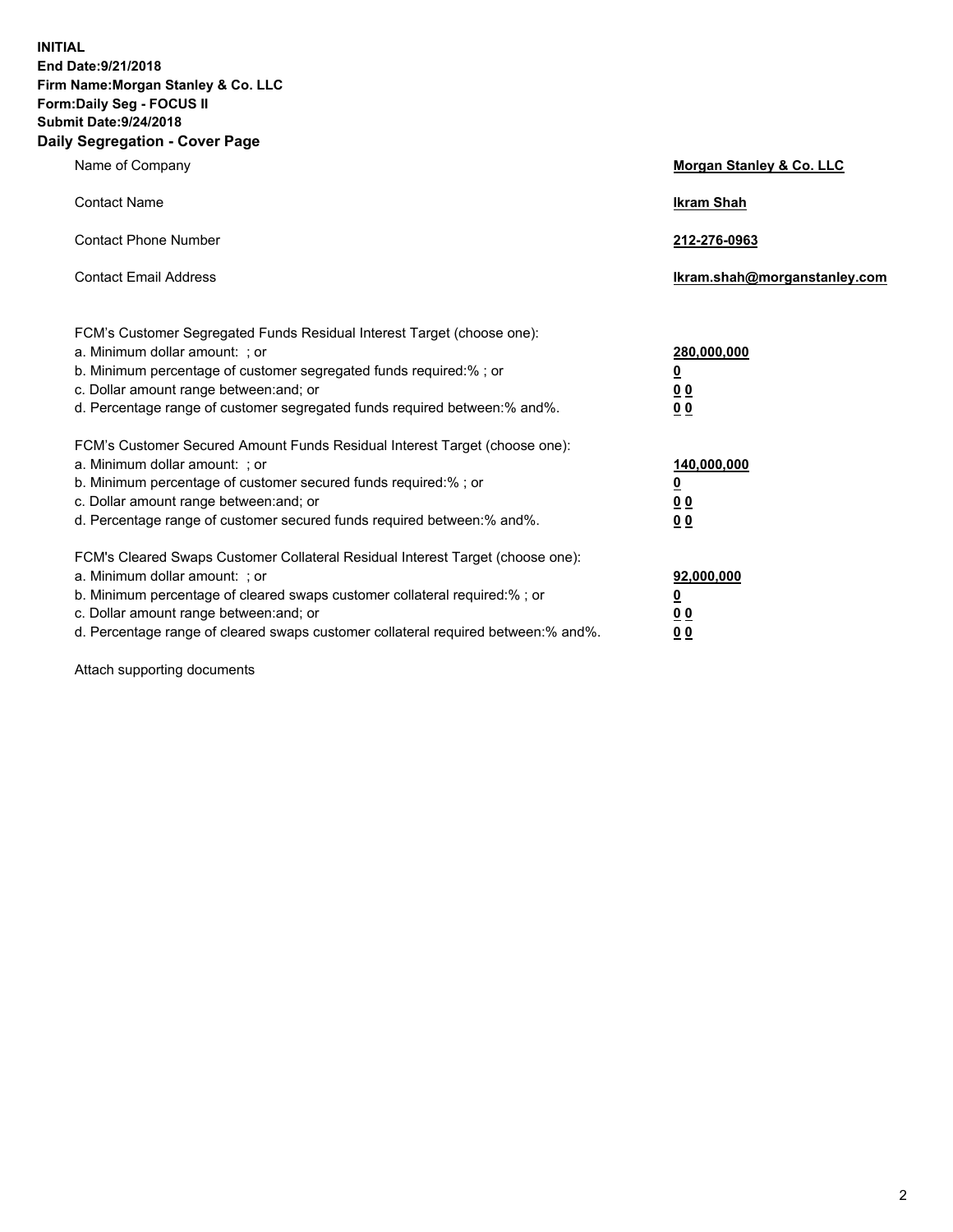## **INITIAL End Date:9/21/2018 Firm Name:Morgan Stanley & Co. LLC Form:Daily Seg - FOCUS II Submit Date:9/24/2018 Daily Segregation - Secured Amounts**

Foreign Futures and Foreign Options Secured Amounts Amount required to be set aside pursuant to law, rule or regulation of a foreign government or a rule of a self-regulatory organization authorized thereunder

- 1. Net ledger balance Foreign Futures and Foreign Option Trading All Customers A. Cash **2,931,622,832** [7315]
	- B. Securities (at market) **2,388,087,072** [7317]
- 2. Net unrealized profit (loss) in open futures contracts traded on a foreign board of trade **239,243,752** [7325]
- 3. Exchange traded options
	- a. Market value of open option contracts purchased on a foreign board of trade **21,905,942** [7335]
	- b. Market value of open contracts granted (sold) on a foreign board of trade **-20,603,638** [7337]
- 4. Net equity (deficit) (add lines 1. 2. and 3.) **5,560,255,960** [7345]
- 5. Account liquidating to a deficit and account with a debit balances gross amount **141,001,049** [7351] Less: amount offset by customer owned securities **-138,938,581** [7352] **2,062,468**
- 6. Amount required to be set aside as the secured amount Net Liquidating Equity Method (add lines 4 and 5)
- 7. Greater of amount required to be set aside pursuant to foreign jurisdiction (above) or line 6.

## FUNDS DEPOSITED IN SEPARATE REGULATION 30.7 ACCOUNTS

- 1. Cash in banks
	- A. Banks located in the United States **268,199,148** [7500]
	- B. Other banks qualified under Regulation 30.7 **969,299,427** [7520] **1,237,498,575**
- 2. Securities
	- A. In safekeeping with banks located in the United States **77,659,184** [7540]
	- B. In safekeeping with other banks qualified under Regulation 30.7 **0** [7560] **77,659,184** [7570]
- 3. Equities with registered futures commission merchants
	-
	- B. Securities **0** [7590]
	- C. Unrealized gain (loss) on open futures contracts **-74,005** [7600]
	- D. Value of long option contracts **0** [7610]
- E. Value of short option contracts **0** [7615] **7,314,115** [7620]
- 4. Amounts held by clearing organizations of foreign boards of trade
	- A. Cash **0** [7640]
	- B. Securities **0** [7650]
	- C. Amount due to (from) clearing organization daily variation **0** [7660]
	- D. Value of long option contracts **0** [7670]
	- E. Value of short option contracts **0** [7675] **0** [7680]
- 5. Amounts held by members of foreign boards of trade
	-
	-
	- C. Unrealized gain (loss) on open futures contracts **239,317,758** [7720]
	- D. Value of long option contracts **21,905,942** [7730]
	- E. Value of short option contracts **-20,603,638** [7735] **4,428,364,121**
- 6. Amounts with other depositories designated by a foreign board of trade **0** [7760]
- 7. Segregated funds on hand **0** [7765]
- 8. Total funds in separate section 30.7 accounts **5,750,835,995** [7770]
- 9. Excess (deficiency) Set Aside for Secured Amount (subtract line 7 Secured Statement Page 1 from Line 8)
- 10. Management Target Amount for Excess funds in separate section 30.7 accounts **140,000,000** [7780]
- 11. Excess (deficiency) funds in separate 30.7 accounts over (under) Management Target **48,517,567** [7785]

**0** [7305]

[7354] **5,562,318,428** [7355]

**5,562,318,428** [7360]

[7530]

A. Cash **7,388,120** [7580]

 A. Cash **1,877,316,172** [7700] B. Securities **2,310,427,887** [7710] [7740] **188,517,567** [7380]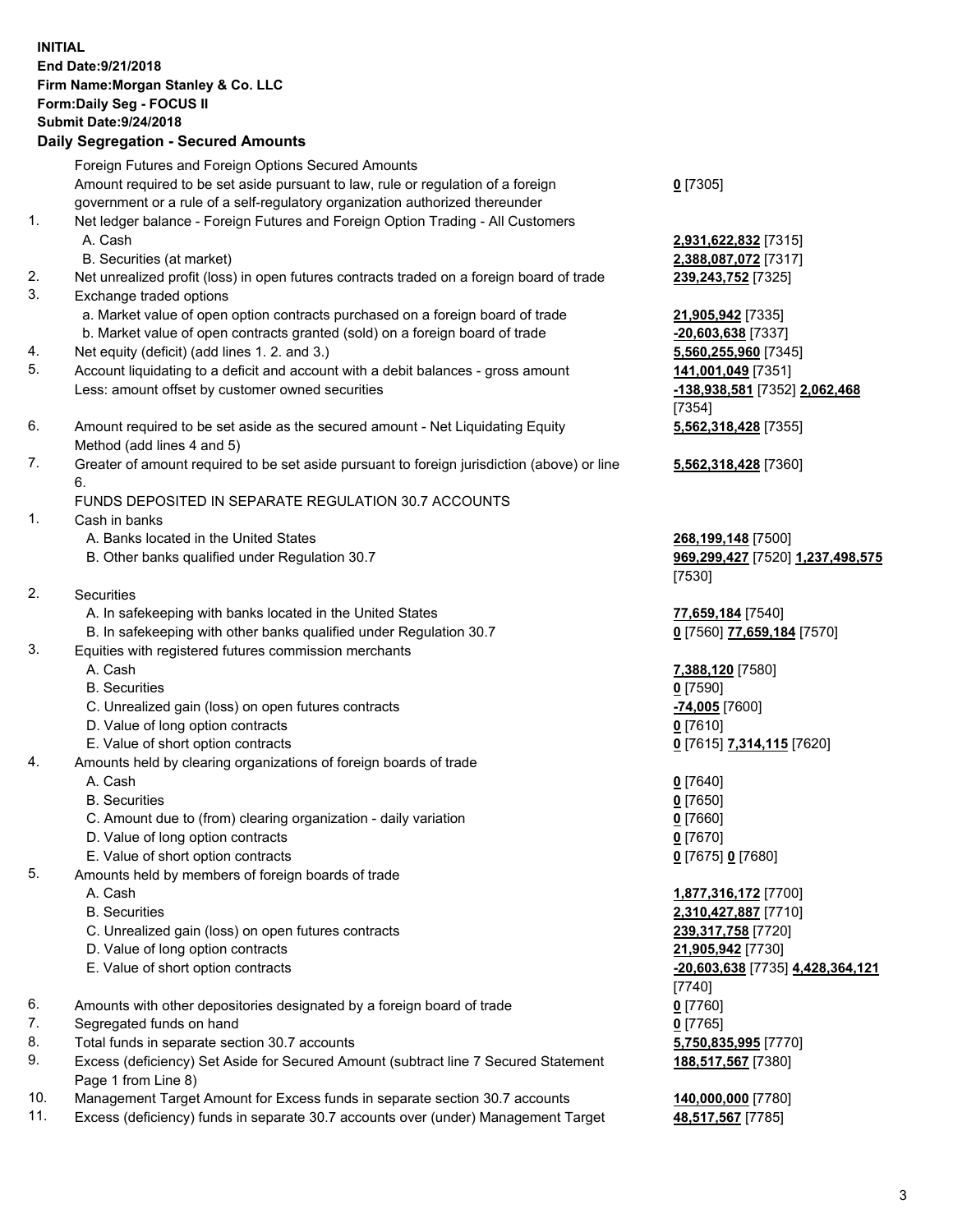**INITIAL End Date:9/21/2018 Firm Name:Morgan Stanley & Co. LLC Form:Daily Seg - FOCUS II Submit Date:9/24/2018 Daily Segregation - Segregation Statement** SEGREGATION REQUIREMENTS(Section 4d(2) of the CEAct) 1. Net ledger balance A. Cash **11,714,955,713** [7010] B. Securities (at market) **6,354,640,768** [7020] 2. Net unrealized profit (loss) in open futures contracts traded on a contract market **-437,016,670** [7030] 3. Exchange traded options A. Add market value of open option contracts purchased on a contract market **362,156,693** [7032] B. Deduct market value of open option contracts granted (sold) on a contract market **-470,826,160** [7033] 4. Net equity (deficit) (add lines 1, 2 and 3) **17,523,910,344** [7040] 5. Accounts liquidating to a deficit and accounts with debit balances - gross amount **412,315,131** [7045] Less: amount offset by customer securities **-409,201,972** [7047] **3,113,159** [7050] 6. Amount required to be segregated (add lines 4 and 5) **17,527,023,503** [7060] FUNDS IN SEGREGATED ACCOUNTS 7. Deposited in segregated funds bank accounts A. Cash **5,424,856,077** [7070] B. Securities representing investments of customers' funds (at market) **0** [7080] C. Securities held for particular customers or option customers in lieu of cash (at market) **583,488,118** [7090] 8. Margins on deposit with derivatives clearing organizations of contract markets A. Cash **6,224,449,494** [7100] B. Securities representing investments of customers' funds (at market) **0** [7110] C. Securities held for particular customers or option customers in lieu of cash (at market) **5,771,152,650** [7120] 9. Net settlement from (to) derivatives clearing organizations of contract markets **-42,549,674** [7130] 10. Exchange traded options A. Value of open long option contracts **362,156,693** [7132] B. Value of open short option contracts **-470,826,160** [7133] 11. Net equities with other FCMs A. Net liquidating equity **4,913,273** [7140] B. Securities representing investments of customers' funds (at market) **0** [7160] C. Securities held for particular customers or option customers in lieu of cash (at market) **0** [7170] 12. Segregated funds on hand **0** [7150] 13. Total amount in segregation (add lines 7 through 12) **17,857,640,471** [7180] 14. Excess (deficiency) funds in segregation (subtract line 6 from line 13) **330,616,968** [7190]

- 15. Management Target Amount for Excess funds in segregation **280,000,000** [7194]
- 16. Excess (deficiency) funds in segregation over (under) Management Target Amount Excess

**50,616,968** [7198]